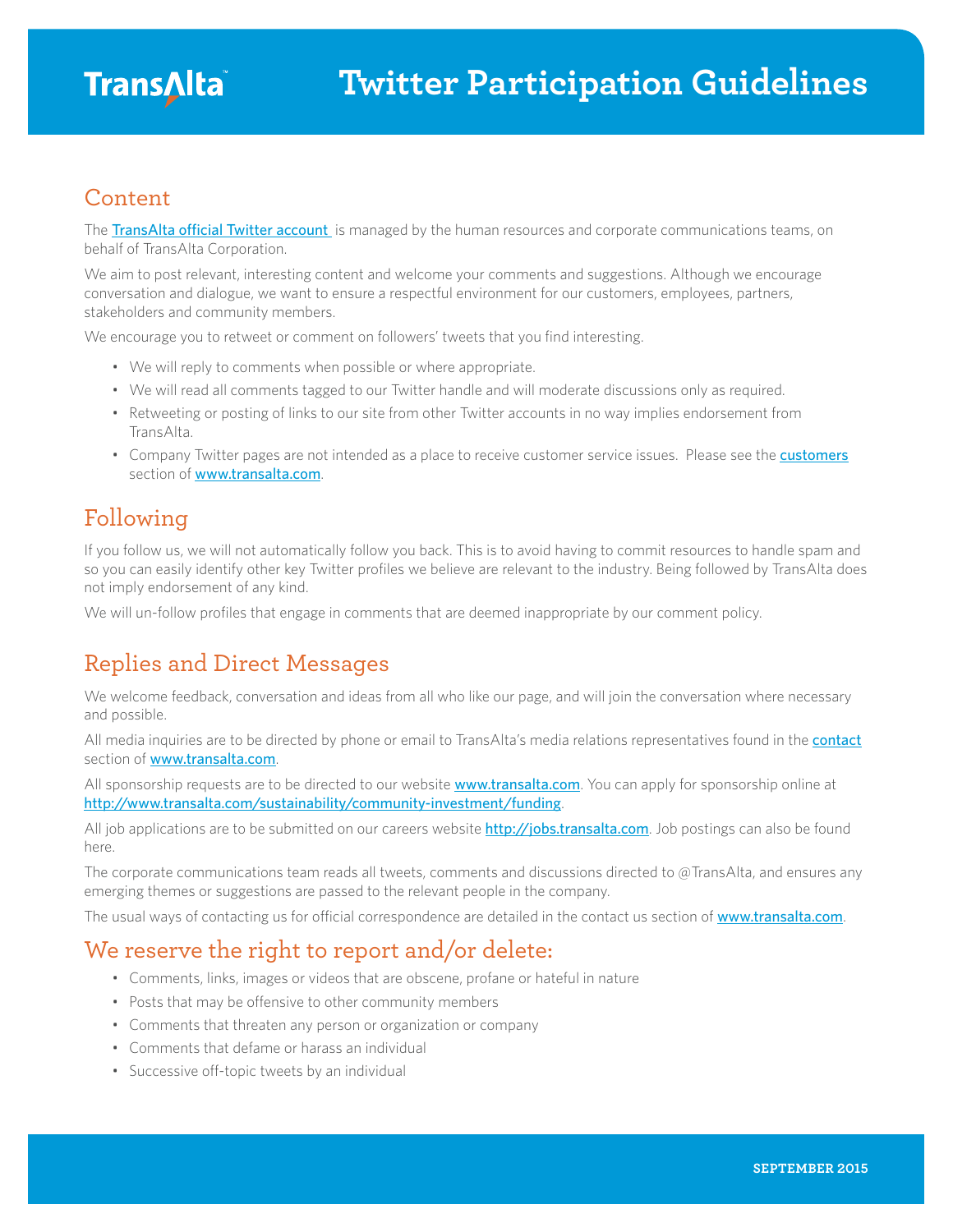- Repetitive tweets copied and pasted or duplicated by single or multiple individuals
- Solicitations or advertisements
- Comments, links, images or videos that encourage illegal activity
- Any materials that infringe upon the rights of any third party
- False comments or claims about TransAlta, the company's products or services or any of its competitors

## We reserve the right to block:

• Members who continuously violate the above points

## Community Responsibilities and Terms of Use

By being a member of our Twitter community, you understand and agree that:

Your use of the site, including any content you submit, will comply with all applicable laws (including but not limited to laws governing competition, trade, false advertising and export control) and these Terms of Use.

- You will not impersonate any other person or submit content on behalf of any other person or entity.
- You will not submit content in exchange for payment or consideration received from any third party. You will not collect information about other Site users without their consent.
- You will treat other Site users with respect.
- You will not submit any content that:
	- a. Infringes on the intellectual property rights or other rights of any person or entity;
	- b. Intentionally interferes with the site's operation; Violates any person's privacy or publicity rights or breaches any duty of confidentiality that you owe to anyone or provides any non-public information about TransAlta Corporation, its company subsidiaries or any other company or person without authorization;
	- c. Is harassing, defamatory, abusive, pornographic, obscene or otherwise objectionable (in our sole judgment);
	- d. Contains or installs any viruses, worms, bugs, Trojan horses or other code, files or programs designed to, or capable of, disrupting, damaging or limiting the functionality of any software or hardware; or
	- e. Contains false or deceptive language, unsubstantiated or comparative claims regarding our or another's company, third party advertising, spam, chain letters, or any other solicitation, including solicitation of lawsuits. Links that connect to commercial websites will not be considered unauthorized solicitations unless the link or the website content appears to be intended as a means of solicitation or part of an "affiliate" program as determined by TransAlta Corporation in its sole discretion.

## Disclosure of Material Information

TransAlta will not discuss material information that is not already publicly disclosed. TransAlta does not discriminate among recipients of public information. TransAlta will provide the same public information that has been provided to financial analysts or portfolio managers to shareholders, individual investors, reporters or others.

# Legal Notices, Copyright and Privacy

TransAlta is a publicly-traded company, operating in a regulated industry. Therefore, comments pertaining to any ongoing legal matters or regulatory issues specific to TransAlta will not be posted. Information about our policies concerning content ownership and privacy as well as our responsibility for the accuracy of comments posted on this site can be found in the company's [Code of Conduct](http://www.transalta.com/about-us/governance/corporate-code-conduct) section of our website, [www.transalta.com](http://www.transalta.com).